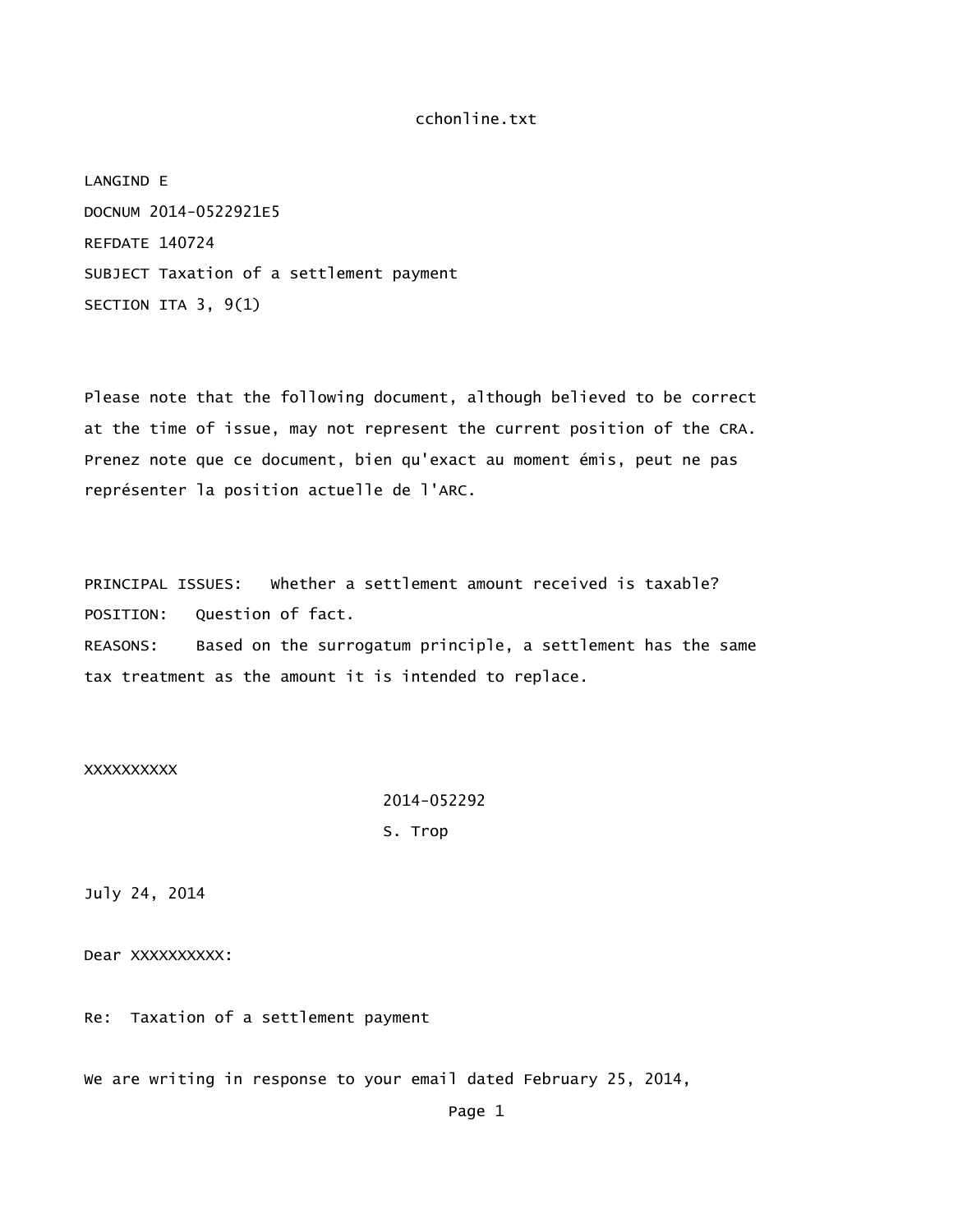concerning whether the amount received pursuant to a settlement agreement would be taxable or considered to be a non-taxable amount.

In the situation you described, you and your husband were involved in a dispute with an investment company for losses due to unsuitably invested accounts. As the litigation was settled out of court, there was no judicial ruling issued. The settlement amount made to you was to end the dispute but did not acknowledge that there was a wrongdoing.

### Our Comments

This technical interpretation provides general comments about the provisions of the Income Tax Act (the "Act") and related legislation (where referenced). It does not confirm the income tax treatment of a particular situation involving a specific taxpayer but is intended to assist you in making that determination. The income tax treatment of particular transactions proposed by a specific taxpayer will only be confirmed by this Directorate in the context of an advance income tax ruling request submitted in the manner set out in Information Circular IC 70-6R5, Advance Income Tax Rulings.

Generally, an amount is taxable under the Act if it constitutes income from a source or if a specific provision of the Act applies to the type of payment. The underlying claim determines the tax treatment of amounts paid in settlement of the claim. A payment in settlement of a damages claim to avoid or terminate litigation may generally be accorded similar treatment for tax purposes as damages awarded in a judicial ruling, even though there may be no admission of wrongdoing. In reviewing the tax consequences of a settlement, the essential question is to determine what the settlement was intended to replace.

Ordinary Income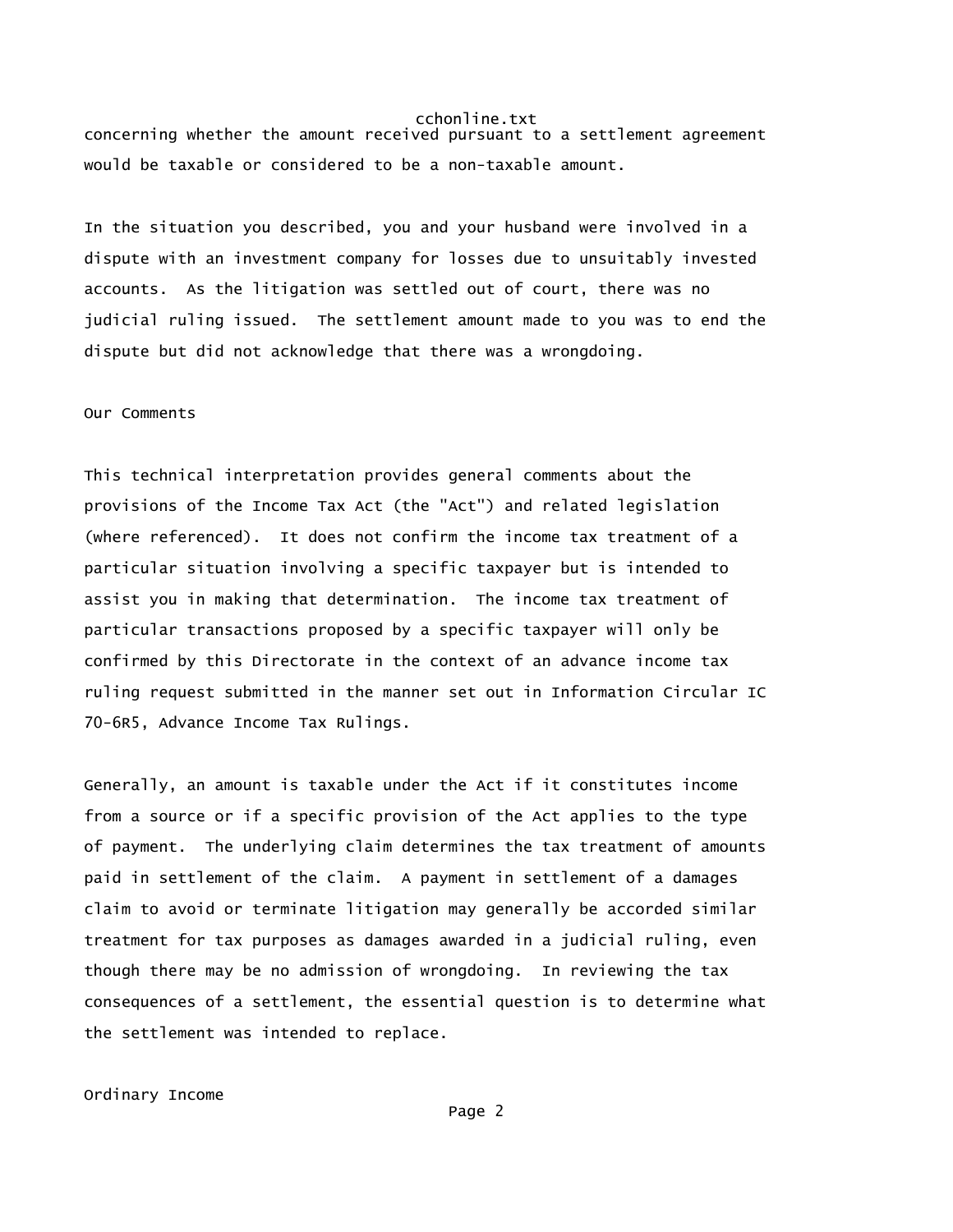A settlement payment will be treated as ordinary income and taxable, if it compensates for the loss of an amount that would have been income, be it from business, property, or employment sources. A settlement payment received as compensation for loss of, or damage to, a capital asset, will generally be considered on account of capital and taxable as proceeds of disposition from property.

#### Personal Injury

A settlement payment, or a portion thereof, may also represent damages in respect of personal injury, in which case it or a portion thereof would be exempt from tax. Paragraph 2(a)(ii) of Interpretation Bulletin IT-365R2, Damages, settlements and similar receipts, describes an amount received on account of damages for accrued loss of earnings as special damages in respect of personal injury, regardless of the fact that the amount of such damages may have been determined with reference to the loss of earnings.

# Windfall

An amount is not taxable under the Act if it constitutes a windfall for the person receiving it. Factors indicating that a particular receipt is a windfall include the following:

(a) the taxpayer had no enforceable claim to the payment;

(b) the taxpayer made no organized effort to receive the payment;

(c) the taxpayer neither sought after nor solicited the payment;

(d) the taxpayer had no customary or specific expectation to receive the payment;

(e) the taxpayer had no reason to expect the payment would recur.